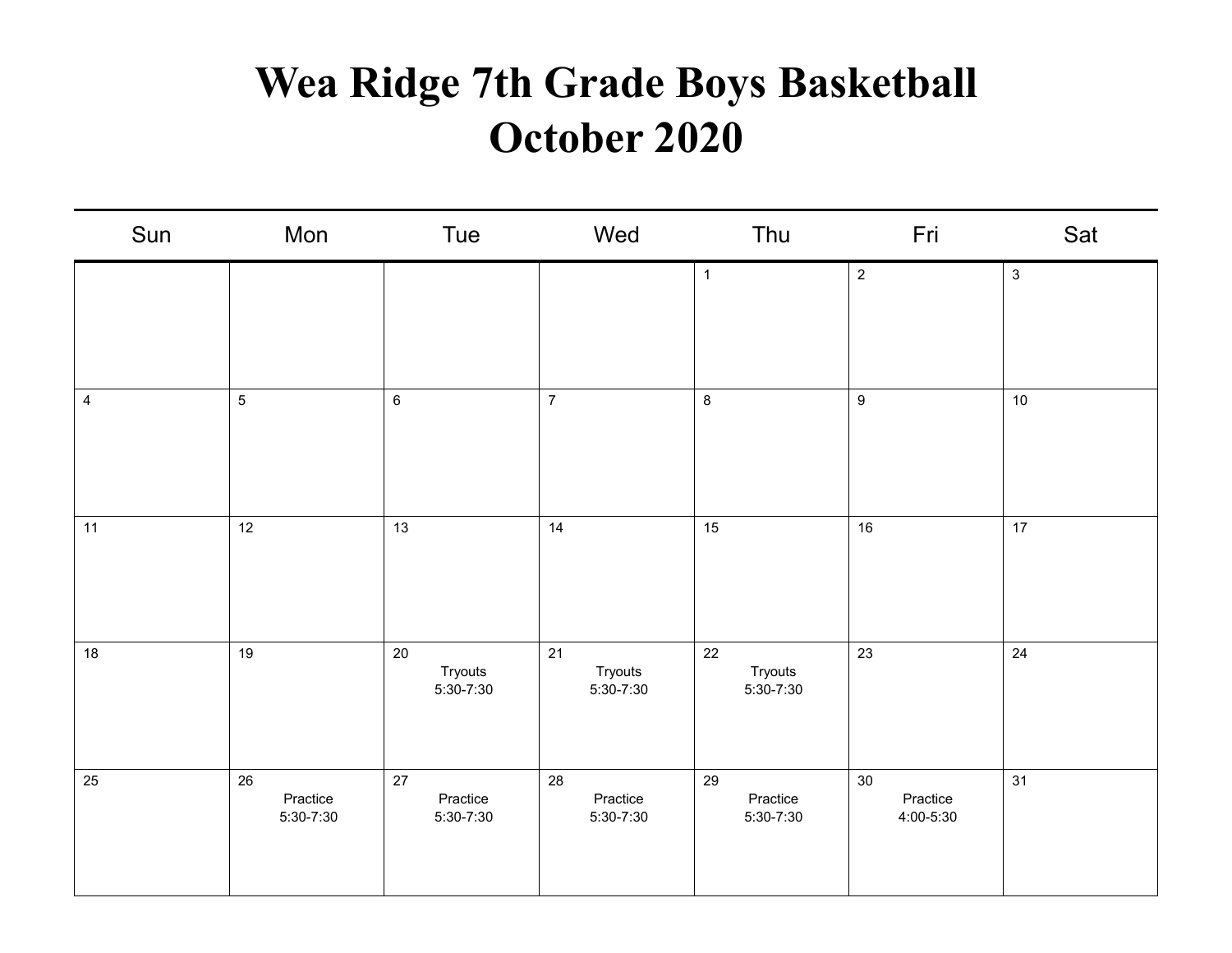## **Wea Ridge 7th Grade Boys Basketball November 2020**

| Sun            | Mon                                     | Tue                                     | Wed                                                      | Thu                                                                | Fri                                                      | Sat                                                              |
|----------------|-----------------------------------------|-----------------------------------------|----------------------------------------------------------|--------------------------------------------------------------------|----------------------------------------------------------|------------------------------------------------------------------|
| $\overline{1}$ | $\overline{2}$<br>Practice<br>5:30-7:00 | $\sqrt{3}$<br>Practice<br>5:30-7:00     | $\overline{4}$<br>Practice<br>5:30-7:00                  | <b>Game vs. East</b>                                               | $\,6\,$<br>Practice<br>2:30-4:30                         | $\overline{7}$                                                   |
| $\bf 8$        | 9<br>Practice<br>4:30-6:30              | 10<br>Practice<br>2:30-4:30             | 11<br>Practice<br>4:30-6:30                              | 12 <sub>1</sub><br>Game @ SW<br><b>5:45 Start</b><br><b>NO BUS</b> | 13<br>Practice<br>4:30-6:30                              | 14                                                               |
| 15             | 16<br>Practice<br>4:30-6:30             | 17<br>Practice<br>2:30-4:30             | 18<br>Practice<br>4:30-6:30                              |                                                                    | 20<br>Practice<br>4:30-6:30                              | 21<br><b>NCC TOURNAMENT</b><br>TIME: TBD<br><b>LOCATION: TBD</b> |
| 22             | <b>Game vs. BC</b><br>5:45 Star         | <b>Game vs. BG</b><br><b>5:45 Start</b> | 25<br>NO PRACTICE<br><b>THANKSGIVING</b><br><b>BREAK</b> | 26<br>NO PRACTICE<br><b>THANKSGIVING</b><br><b>BREAK</b>           | 27<br>NO PRACTICE<br><b>THANKSGIVING</b><br><b>BREAK</b> | 28                                                               |
| 29             | 30<br>Practice<br>4:30-6:30             |                                         |                                                          |                                                                    |                                                          |                                                                  |